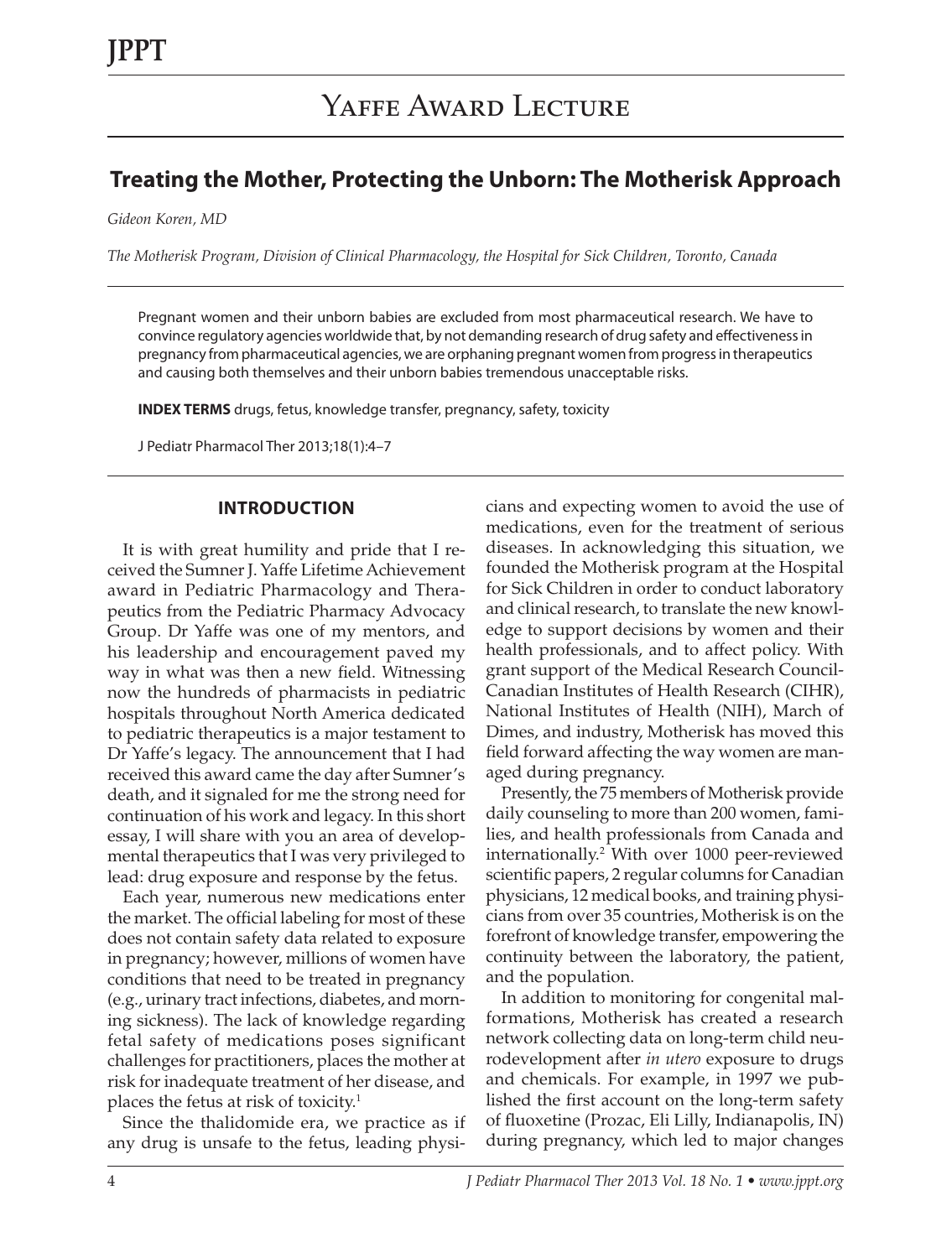in practice worldwide and enabled physicians to treat pregnant women with this new class of medications.3

Since its creation, Motherisk has worked to establish the fetal safety of numerous drugs (e.g., quinolones, rubella vaccine), while documenting fetal risks of other (e.g., solvents, corticosteroids, misoprostol). In parallel, our laboratory has developed novel hair and meconium tests, which quantify fetal exposure to drugs of abuse and alcohol that may have long-term devastating impacts on the unborn.4

## **MAJOR ACTIVITIES**

The Motherisk program directly impacts the management of thousands of women and their infants every year through the following activities:

- 1. The Motherisk team counsels over 200 women and health professionals each day. Contact occurs through the telephone, facsimile, and e-mail. An additional 10 to 20 women are seen in our weekly clinics.
- 2. Motherisk Web site (motherisk.org) is visited 34,000 times per month, with average monthly 150,000 page views (5 pages per visit). It is quoted in Google over 35,000 times. Our unique knowledge transfer feature, "electronic-learning," is a series of videotaped lectures, which are widely accessed on our website.
- 3. In 1995, we began publishing a monthly column in *Canadian Family Physician*. Each month, the column answers a different question that has been posed by a practitioner. The column is received by every family physician in Canada and is listed in *Medline* and *PubMed* (National Center for Biotechnology Information, Bethesda, MD); the column can be retrieved freely on the Motherisk Web site, and hence accessed by thousands of health professionals worldwide. Physicians commonly report using these resources as the primary source of information in their practice. In addition, the Motherisk team publishes the "Motherisk Grand Rounds" in the journal of Society of Obstetrics and Gynaecology of Canada (SOGC) 4 times a year, which reaches every obstetrician in Canada.
- 4. The new knowledge developed by Motherisk is regularly communicated numerous

times each year by members of our team through medical education activities related to this emerging field at all levels of education including lecturing to undergraduate medical students at Universities of Toronto and Western Ontario; frequent and regular lectures to residents in obstetrics, pediatrics, and medicine in both the University of Toronto and the University of Western Ontario; and lectures to undergraduate pharmacy students at the University of Toronto.7

- 5. In order to address the leading cause of developmental disability in Canada, in 2001 we established the Fetal Alcohol-Canadian Expertise network. This initiative brings together hundreds of Canadian researchers, clinicians, parents, and policy makers in the area of fetal alcohol syndrome. To further extent the work of this group, in 2004 we founded the first scientific peer review journal, *Fetal Alcohol Research*. In order to ensure maximal exposure and knowledge transfer, this journal has free access (www.cjcp.com).
- 6. In 2005, I was invited by the CIHR-NIH to create the Summer Institute in Obstetric Pharmacology, which selects yearly 20 young clinicians and students for small group, interactive learning with top scientists from North America. The success of the first 8 institutes has been outstanding, with a substantial number of trainees establishing careers in this emerging field. Since the inception of Motherisk in 1985, we have also trained physicians and pharmacists from over 40 countries. Quite a few of them have subsequently established similar programs in their countries, helping millions of women worldwide. These include Israel ("Heriophone"), Japan (Motherisk), South Korea (Motherisk Korea), Australia ("MotherSafe"), and Brazil.

# **IMPACT OF SPECIFIC KNOWLEDGE TRANSFER INITIATIVES**

Motherisk is multidimensional and has influenced a variety of areas. Several examples are provided below to demonstrate the impact of our programmatic initiatives.

1. In 2005, we described the first fatal case of a neonate who was poisoned by opioids delivered via breast milk. The mother was an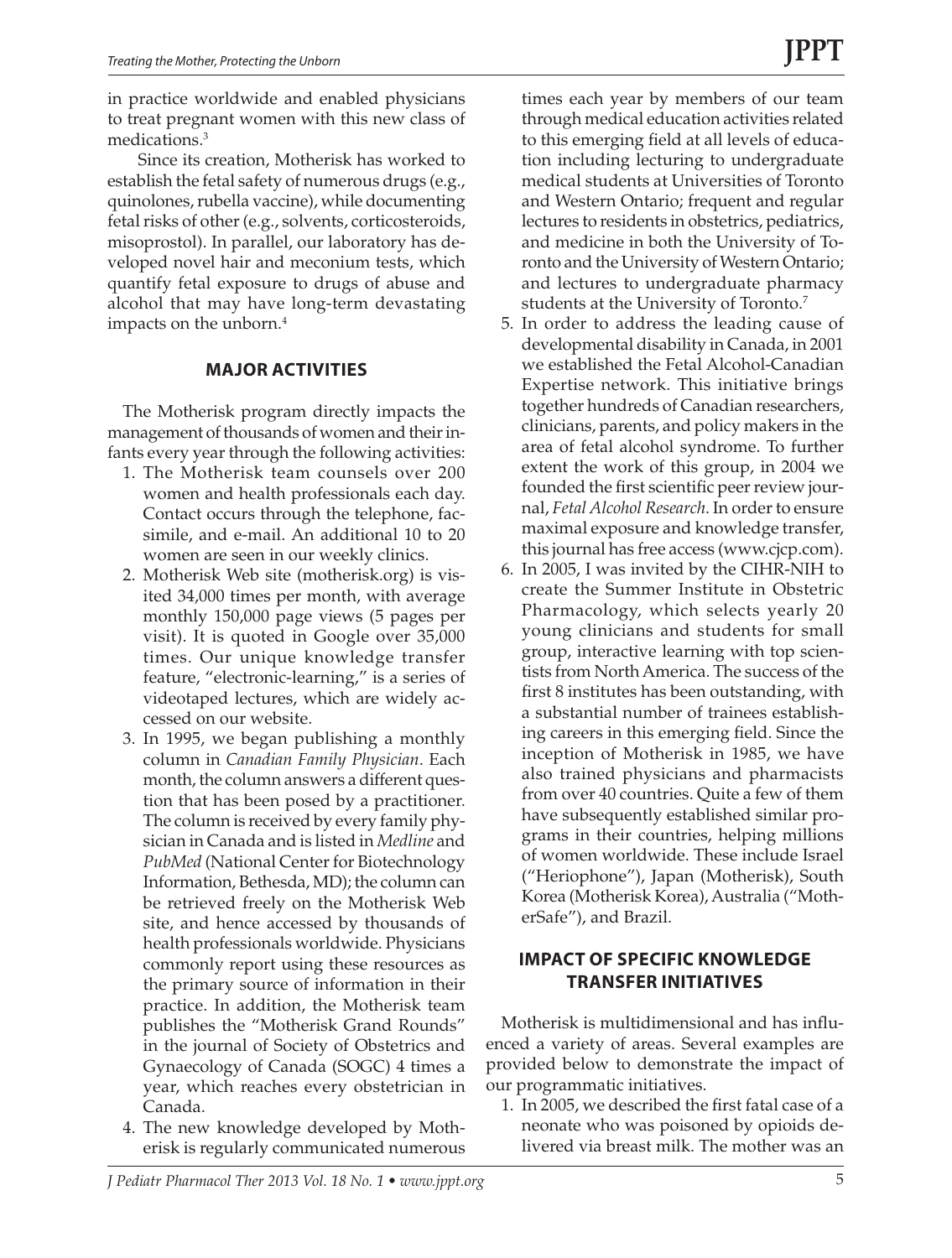ultra rapid metabolizer of the 2D6 enzyme, leading her to transfer large amounts of morphine to the baby through her milk.<sup>5</sup> This has led the US Food and Drug Administration and Health Canada to issue warnings related to codeine use during breastfeeding. Further research with support of Genome Canada and CIHR has led to develop guidelines for safe breastfeeding while treating post partum maternal pain (motherisk.org).

- 2. In 1988, we showed for the first time that fetal exposure to cocaine could be traced back by measuring the toxin in neonatal hair. This revolutionized neonatal diagnostic testing and was followed by analysis of numerous other drugs (e.g., methamphetamines, cannabinoids).4 In 1999, we showed that excessive maternal drinking could be traced by measuring fatty acid ethyl esters in neonatal meconium. Translational research, supported by CIHR in the Grey Bruce region of Ontario, has shown that 3% to 4% of newborns are exposed to excessive maternal alcohol consumption.6 This has led to the establishment of the meconium test, which is now used throughout Canada as a diagnostic test for fetal alcohol syndrome. The test has also been incorporation into the new Screening Guidelines of the Public Health Agency of Canada*.*
- 3. In 2005–2006, we conducted the first pharmacokinetic studies of folic acid in pregnancy, showing that an estimated 40% of Ontario women do not achieve sufficient systemic folate levels to prevent neural tube defects. With these findings, we initiated changes in the Society of Obstetrics and Gynecologists of Canada guidelines, facilitating more common use of 5 mg folate for women of reproductive age.<sup>1</sup> These guidelines have had a major impact on practice in Canada and have led Canada to be the first country worldwide to produce a prenatal multivitamin containing 5-mg of folic acid.
- 4. Morning sickness, also called nausea and vomiting of pregnancy, is a condition that affects 80% of all pregnant women. Thalidomide was originally developed and prescribed as management for morning sickness in West Germany, but its use was discontinued when it was found to cause birth defects. Motherisk guidelines for the

management of morning sickness have been adopted by both the Canadian (SOGC) and American associations of Obstetricians and Gynecologists.

- 5. We established the only Canadian laboratory and one of very few worldwide, to perform placental perfusion experiments of drugs and chemicals. This research has recently shown that glyburide, the oral hypoglycemic drug, is effluxed by the placenta from the fetal to the maternal circulation by the Breast Cancer Resistant Protein transporter, thus protecting the baby from hypoglycemia. Supported by CIHR, this research has led to increased use of glyburide as a first-line drug for gestational diabetes.<sup>8</sup>
- 6. In 1995, we showed that the pain involved in neonatal circumcision is imprinted and remembered by the infant and results in augmented pain response to vaccination at 6 months of age.9 This work has changed the approach to neonatal pain and to its longterm effects.
- 7. The impact of Motherisk counseling on women and health professionals has been documented many times over. Due to space limitations, only 2 examples are presented. First, counseling women scheduled for pregnancy termination due to unjustified perception of teratogenic risk has been effective in preventing abortion in numerous cases. Second, counseling women on the need for folic acid supplementation has been shown to be very effective.

### **SUMMARY**

Over the last 28 years, the Motherisk team has been committed to changing the science of maternal-fetal toxicology. Additionally, the team has been able to apply knowledge transfer to ensure that new information developed by the team affects practice and policy development. There is still much to do. Most critically, we must convince regulatory agencies worldwide that failure of pharmaceutical agencies to perform research of drug safety and effectiveness in pregnancy only produces therapeutic orphans of pregnant women. Ultimately, the lack of information may prevent the mother from receiving needed therapeutics modalities and may also cause unborn babies tremendous unacceptable risks.